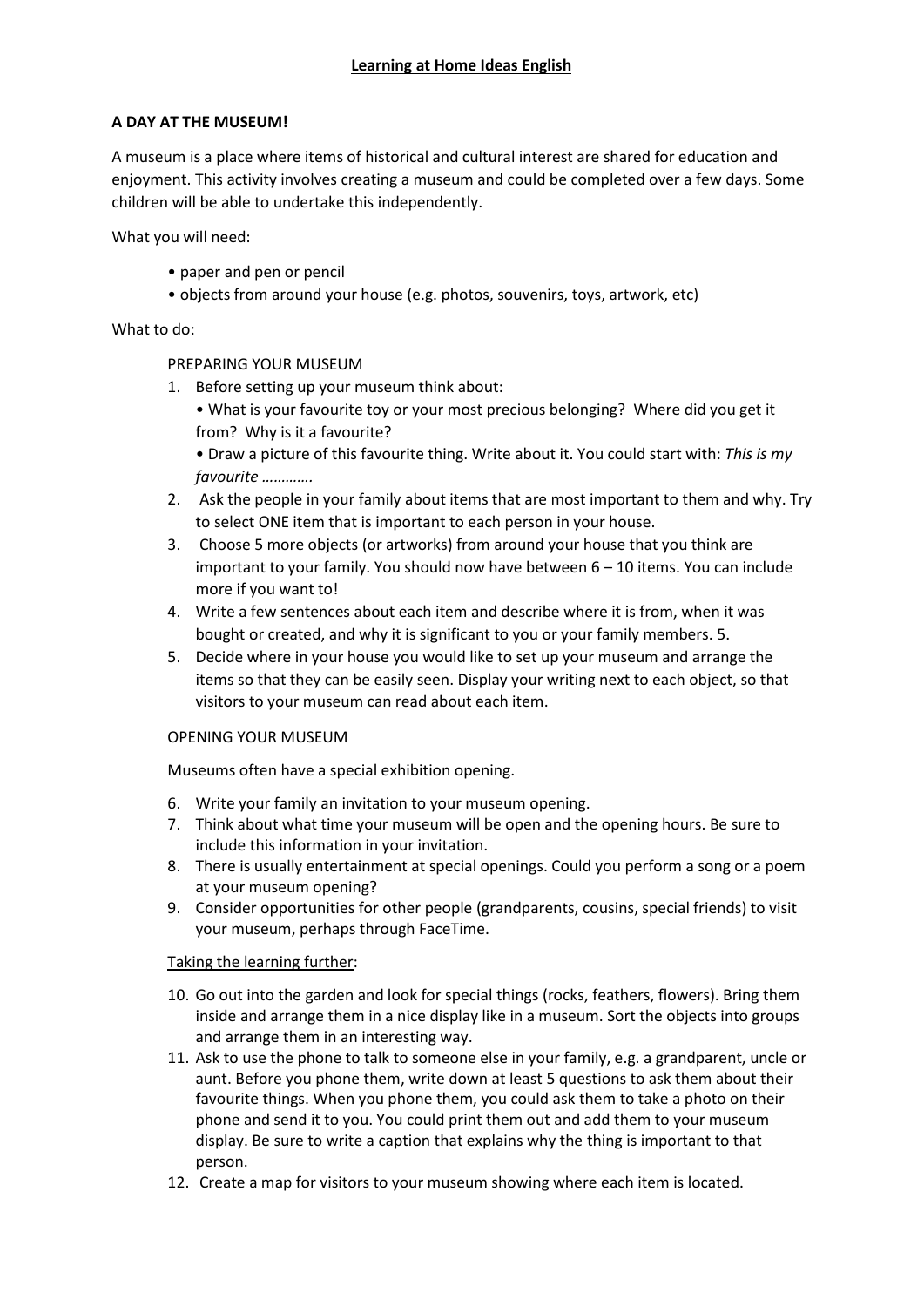# **Learning at Home Ideas English**

### **LOGO HUNT**

A logo is a symbol or design that is used to help people recognise things.

### What you will need:

- A device with a camera.
- If you have a device that will let you crop a photo, that will make it even more fun!

#### What to do:

- 1. Have a look around your home to find as many logos as you can. Take a photo of each one (try to get a 'close up' photo, so you don't give away too many clues about what the item is. If you can crop it or use a snipping tool, that might be helpful).
- 2. Have a competition with the people in your home. Show them your photos and see if they can work out what the logo is for and where it is in the house.

#### Taking the learning further:

- 3. An extra challenge: Get creative and design a logo for yourself.
- Make sure your design says something about you your interests or beliefs.
- Keep it simple!
- Use no more than three colours.
- What item might you be able to put your logo on?

### 4. Tips for parents:

- a. Ask your child which logos appeal to them and why. Is it because they like the look of the logo or because they like the product?
- b. Talk to them about the logo they have created and why they have chosen the image and colours that they have.

### **AN ANIMAL FOR THE DAY**

### What you will need:

- paper
- some drawing materials
- your creativity skills.

### What to do:

- 1. If you could be an animal for the day, what would you be?
- 2. Do some research about the animal.
- 3. Draw a picture of the animal.
- 4. Describe to someone why you would want to be that animal for the day. What characteristics does this animal have? What habitat does it live in? Is it a prey or predator?
- 5. Have a go at pretending to be that animal. How would you move? What would you do?
- 6. When you are describing the animal think of the vocabulary you would use and the images you are creating by using descriptive language for the reader.

### Taking the learning further:

- 7. Write a descriptive poem or make a poster.
- 8. Research a different animal from another continent
- 9. Create an imaginary animal or new species that has not yet been discovered.